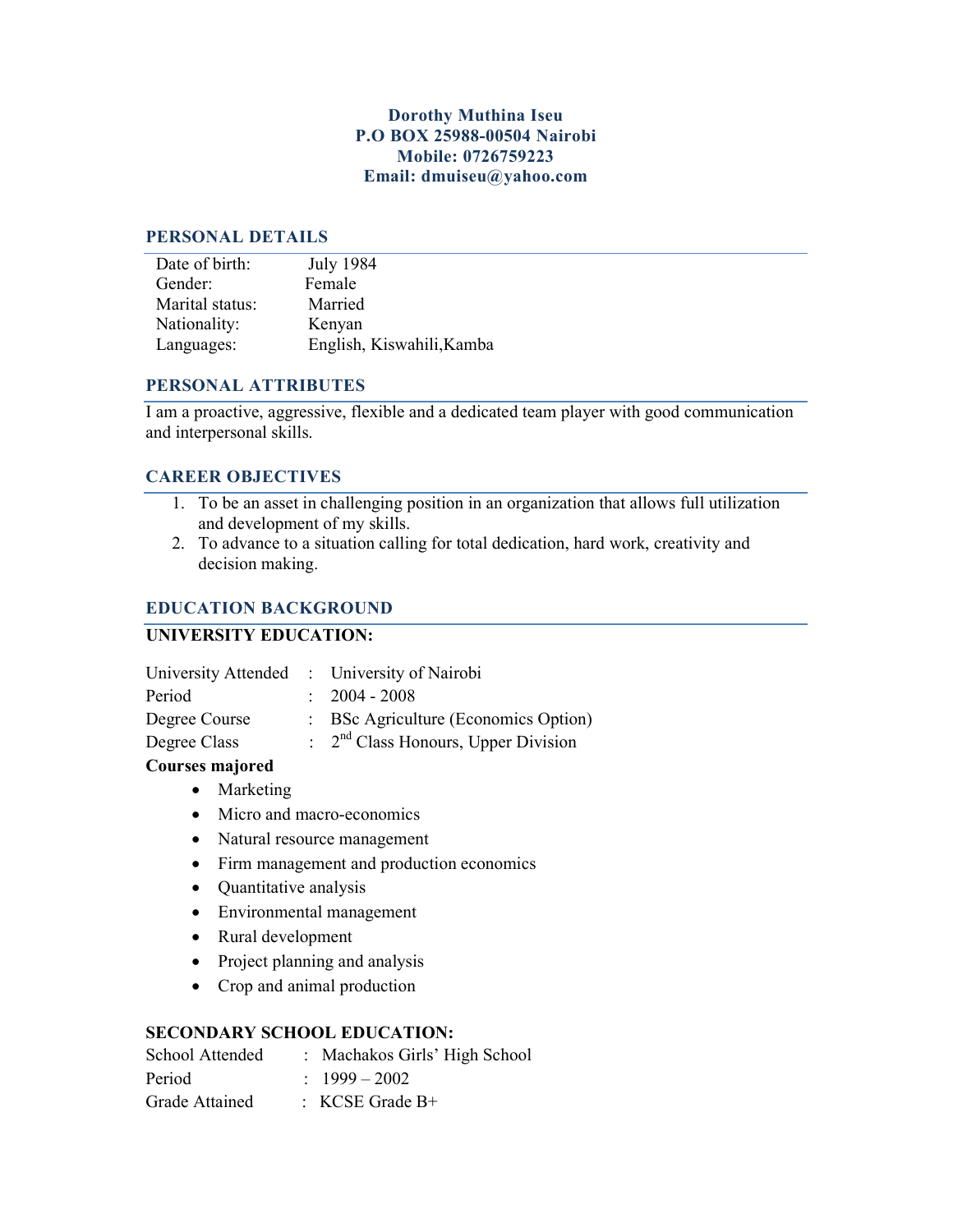#### **PRIMARY SCHOOL EDUCATION:**

 School Attended : Kithuia Primary School Period : 1991 – 1998

### **PROFFESSIONAL TRAINING**

- **2012** CPA 2 Examining body: KASNEB Waiting for results
- 2011 CPA 1 Examining body: KASNEB Grade: Pass
- 2009 Organic farming and EM technology Institution attended: KOAETEC institute

### **WORK EXPERIENCE**

# **1. HNDV CHARITABLE TRUST**

Position : Project officer Period : June 2009 –December 2011

#### **Key responsibilities**

- $\triangleright$  Supervising and coordinating project activities including open field farming, shade house farming, greenhouse farming and brick making.
- $\triangleright$  Training the community on sustainable agriculture.
- $\triangleright$  Carrying out extension work in the project.
- $\triangleright$  Assessing and planning the project

### **2. AGRICULTURAL FINANCE CORPORATION ( AFC)**

Position : Intern

Period : July – September 2007

Department: Loans

#### **Key responsibilities**

- $\triangleright$  Interviewing clients
- $\triangleright$  Carrying out farm visits and farmers trainings
- $\triangleright$  Preparation of Appraisal Reports
- Recommendation of eligible loanees to the Loans Advisory Committee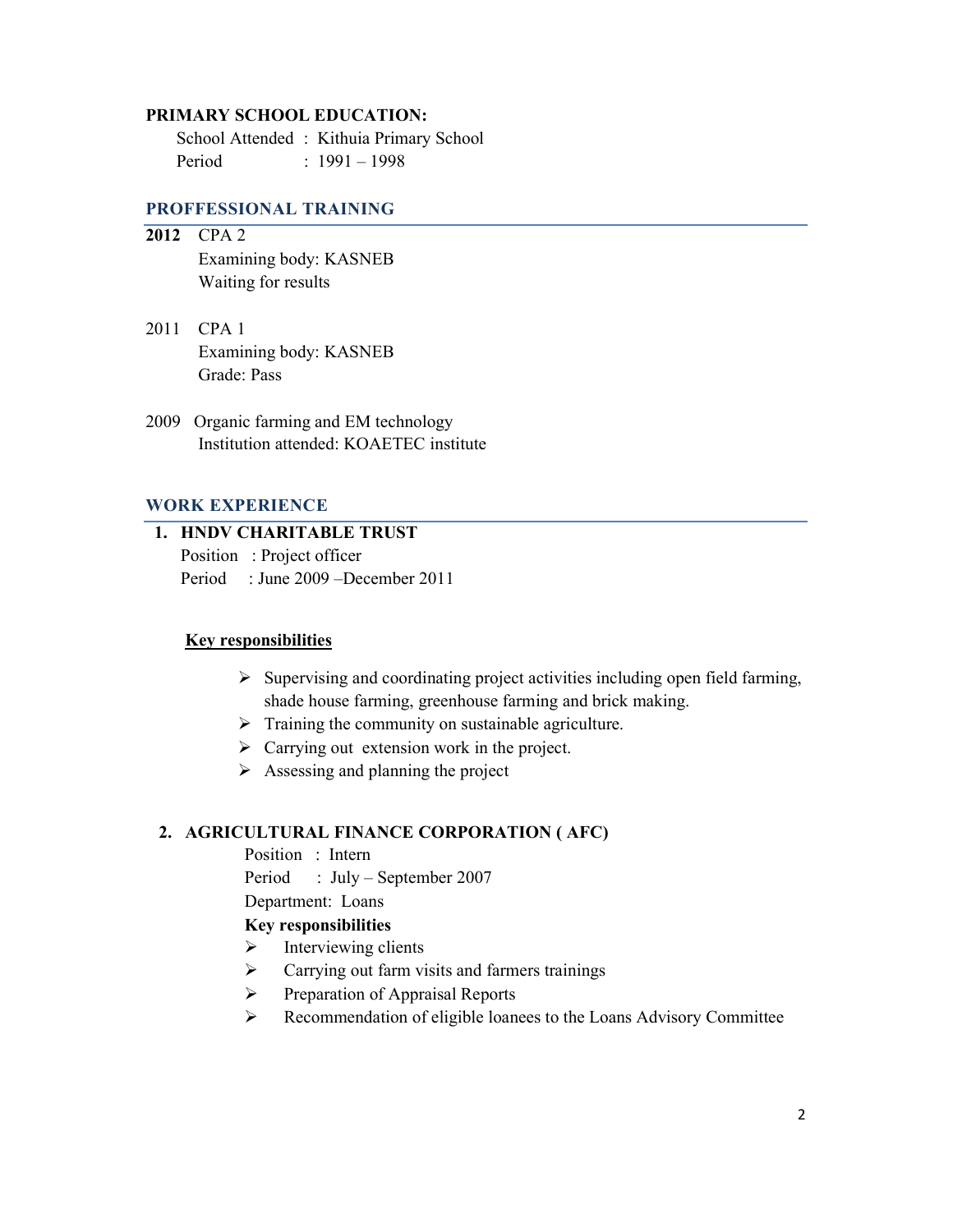### **3. KYUNA ACADEMY**

 Position: Science and Mathematics Teacher Period: September – October 2005

## **4. ELECTORAL COMMISSION OF KENYA (ECK)**

 **Position**: Polling clerk **Period**: November – December 2007  **Responsibility-** To ensure proper identification of voters and tallying of ballot papers after the polls.

### **Computer skills and competences**

Good command of word processors, Microsoft Excel, Powerpoint and internet through extensive use of computers and training.

### **Social skills and competences**

- $\triangleright$  Ability to meet deadlines
- $\triangleright$  Goal/ target focused
- $\triangleright$  Team player with an open mind.

## **Leadership and organizational skills**

- ▶ Treasurer of UKCCU ( Upper Kabete Campus Christian Union) for one year
- $\triangleright$  Vice- Secretary for UKCCU for one year
- Prayer co-ordinator at Machakos Girls High School

## **HOBBIES**

- Singing
- Travelling
- Socializing

## **REFEREES**

1. Mr. Philip Mutai

 Agricultural project coordinator P.O. Box 14320-20100 Nakuuru. Cell phone:0722-942307 Email:philipmutai2003@yahoo.com